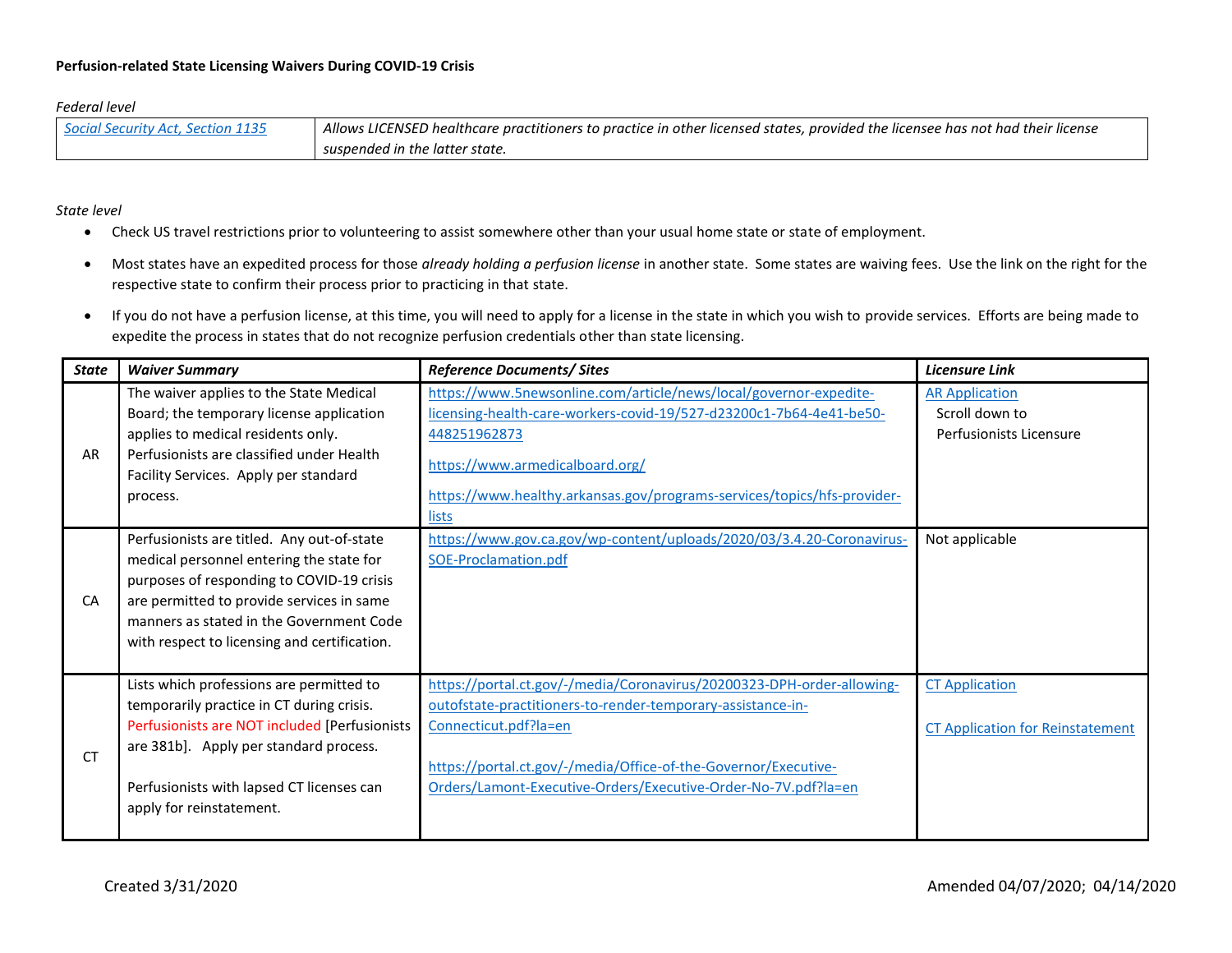| GA        | Amended: Perfusionists are now included<br>on waiver. Click on COVID-19 Application<br>link; select sort by Date. First entry will be<br>COVID-19 temporary license application.                                                                                                                                                                            | https://medicalboard.georgia.gov/press-releases/2020-03-16/gcmb-<br>emergency-practice-permittemp-license-response-covid-19                                                                                | <b>GA Application for COVID-19</b><br><b>GA Application - standard</b>      |
|-----------|-------------------------------------------------------------------------------------------------------------------------------------------------------------------------------------------------------------------------------------------------------------------------------------------------------------------------------------------------------------|------------------------------------------------------------------------------------------------------------------------------------------------------------------------------------------------------------|-----------------------------------------------------------------------------|
| IL        | Lists which professions are permitted to<br>temporarily practice in IL during crisis.<br>Perfusionists are NOT included. Apply per<br>standard process.                                                                                                                                                                                                     | https://idfpr.com/News/2020/2020%2003%2023%20Health%20Care%20Pr<br>ofessionals%20Press%20Release.pdf<br>https://www.illinois.gov/hfs/Pages/coronavirus.aspx                                                | <b>IL Application</b>                                                       |
| LA        | COVID-19 temporary license for out-of-state<br>licensed perfusionists.                                                                                                                                                                                                                                                                                      | https://gov.louisiana.gov/assets/ExecutiveOrders/25-JBE-2020-COVID-<br>19.pdf                                                                                                                              | LA Application for COVID-19<br>LA Application-standard                      |
| MA        | "On demand" licensing process for<br>perfusionists holding a perfusion license in<br>another state. Retired or inactive MA<br>perfusionists within the last 10 years are<br>permitted to reactivate their license upon<br>request.                                                                                                                          | https://www.mass.gov/doc/order-maximizing-available-healthcare-<br>providers/download<br>https://www.mass.gov/info-details/covid-19-guidance-and-<br>directives#health-care-professionals-&-organizations- | <b>Contact for COVID-19 license</b><br>MA license application               |
| <b>MD</b> | Perfusionists with out-of-state licenses may<br>practice in MD. Perfusionists who have<br>inactive MD licenses are permitted to<br>practice without having to reinstate. Must<br>meet criteria specifically listed in March<br>2020 Executive Order, Sections IV, V, VI and<br>other applicable sections.                                                   | https://governor.maryland.gov/wp-content/uploads/2020/03/Executive-<br>Order-Health-Care-Matters.pdf                                                                                                       | <b>MD Application:</b><br>Scroll down to<br><b>Perfusionist Application</b> |
| <b>MO</b> | Amended: Perfusionists are now recognized<br>on the list of waivers; " active license<br>without discipline in any state or territory of<br>the United States or the District of Columbia<br>to practice in the same manner and to the<br>same extent as perfusionists are authorized<br>to practice in Missouri without having to file<br>an application." | https://pr.mo.gov/boards/healingarts/COVID-Waivers.pdf                                                                                                                                                     | <b>MO Application</b>                                                       |
| <b>NC</b> | Amended. Lists which professions are<br>permitted to temporarily practice in NC<br>during crisis. Perfusionists have been added.                                                                                                                                                                                                                            | https://files.nc.gov/governor/documents/files/EO116-SOE-COVID-19.pdf                                                                                                                                       | <b>NC Application for COVID-19</b><br><b>NC Application</b>                 |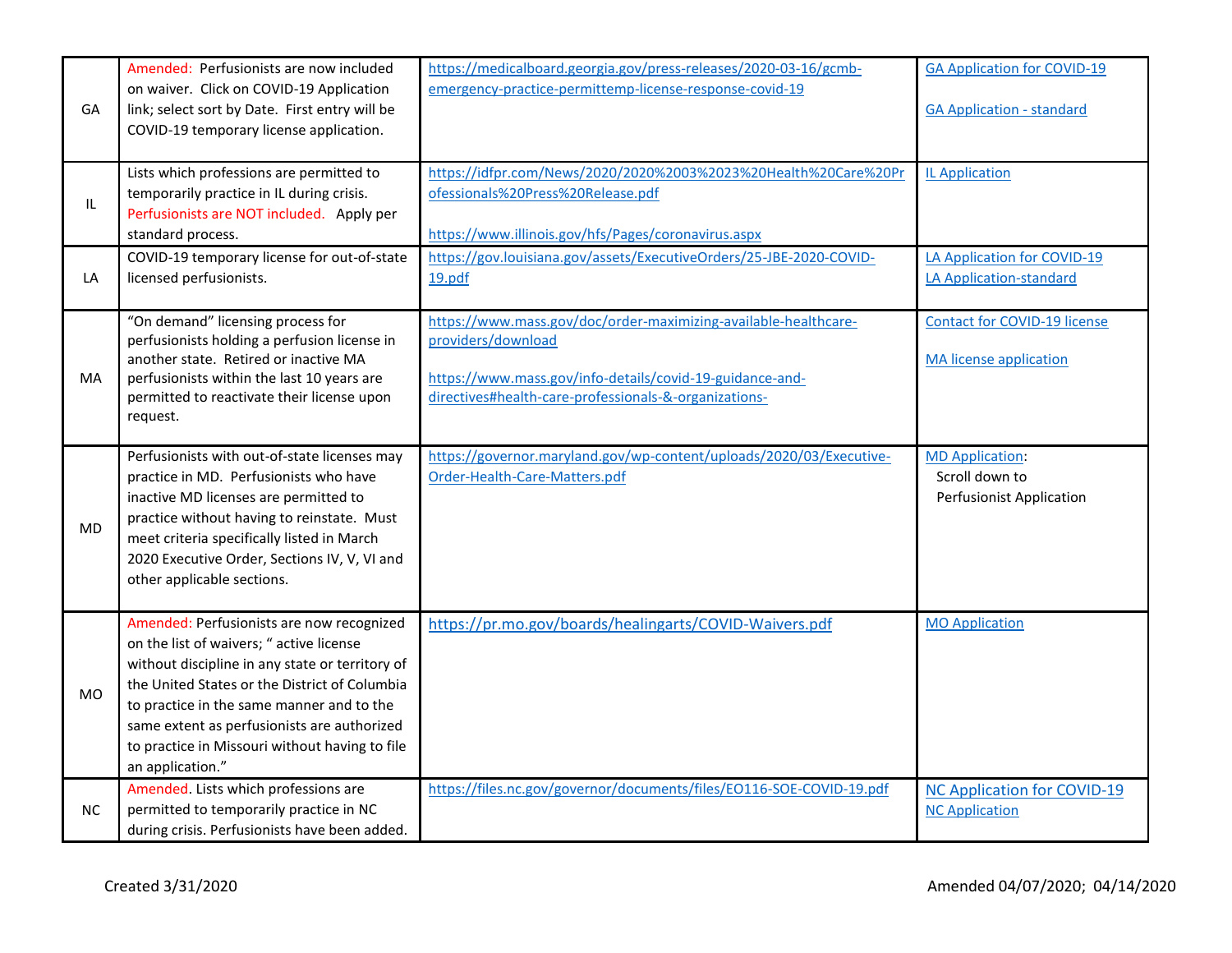| <b>NE</b> | Authorizes credentialing of retired or<br>inactive NE perfusionists. Waives restrictions<br>on out-of-state licensees. Defers<br>requirements providers to pay initial<br>licensing fees.                                                                                                                                                                                                                       | https://www.dropbox.com/s/zkjyf5vca2i5kdz/EO%2020-10%20-<br>%20Additional%20Healthcare%20Workforce%20Capacity.pdf?dl=0                                                                                                      | <b>NE Application</b>                                             |
|-----------|-----------------------------------------------------------------------------------------------------------------------------------------------------------------------------------------------------------------------------------------------------------------------------------------------------------------------------------------------------------------------------------------------------------------|-----------------------------------------------------------------------------------------------------------------------------------------------------------------------------------------------------------------------------|-------------------------------------------------------------------|
|           | COVID-19 temporary license available.<br>Applies to out-of-state licensed practitioners                                                                                                                                                                                                                                                                                                                         | https://www.nj.gov/oag/newsreleases20/pr20200320a.html                                                                                                                                                                      | NJ Application for COVID-19<br>NJ Application - standard          |
| NJ        | Reactivate license for retirees or former NJ<br>practitioners if NJ license has lapsed for less<br>than 5 years.                                                                                                                                                                                                                                                                                                | https://www.nj.gov/governor/news/news/562020/20200401b.shtml<br>?fbclid=IwAR0IaLyCbfGHgh1-juWZ9LwZuxTIr0UFa-<br>MuQ2jSlMkS9YfRBFZz4-NT8v4                                                                                   |                                                                   |
| <b>NV</b> | Amended: Out-of-state licensed<br>perfusionists are included in waivers.                                                                                                                                                                                                                                                                                                                                        | https://nvhealthresponse.nv.gov/preparation-in-nv/<br>https://www.fsmb.org/siteassets/advocacy/pdf/state-emergency-<br>declarations-licensures-requirementscovid-19.pdf                                                     | <b>NV Application for COVID-19</b><br><b>NV Application</b>       |
| <b>NY</b> | Lists which professions are permitted to<br>temporarily practice in NY during crisis.<br>Perfusionists are NOT included. Apply per<br>standard process.<br>*Note: Per NY Board of Education, your<br>perfusion degree MUST be affiliated with a<br>University-based program. If you graduated<br>from a perfusion program that was not<br>University-based, you are not eligible for a<br>NY perfusion license. | http://www.op.nysed.gov/COVID-19Volunteers.html<br>https://www.governor.ny.gov/news/no-20210-continuing-temporary-<br>suspension-and-modification-laws-relating-disaster-emergency<br>http://www.op.nysed.gov/COVID-19.html | <b>NY Application</b>                                             |
| <b>OK</b> | COVID-19 temporary license available.                                                                                                                                                                                                                                                                                                                                                                           | https://www.sos.ok.gov/documents/executive/1914.pdf                                                                                                                                                                         | OK Application for COVID-19<br><b>OK Application - standard</b>   |
| PA        | Expedited license available for out-of-state<br>licensed perfusionists.                                                                                                                                                                                                                                                                                                                                         | https://www.dos.pa.gov/Documents/2020-03-18-Temporary-Licenses-Out-<br>of-State-Practitioners.pdf                                                                                                                           | PA Application for COVID-19                                       |
|           | Reinstatement of retired or inactive PA<br>perfusionists (less than 4 years)                                                                                                                                                                                                                                                                                                                                    | https://www.dos.pa.gov/Documents/2020-03-25-Retirees-Suspension-<br>Waiver.pdf                                                                                                                                              | <b>PA Application - standard</b><br>Select: Application Checklist |
|           | Amended: Temporary Graduate Perfusionist<br>Licensees have been granted a six-month<br>extension.                                                                                                                                                                                                                                                                                                               | https://www.dos.pa.gov/Documents/2020-04-09-Summary-of-Perfusionist-<br>Waiver.pdf                                                                                                                                          | Select: State Board of Medicine<br>Select: Perfusionist           |